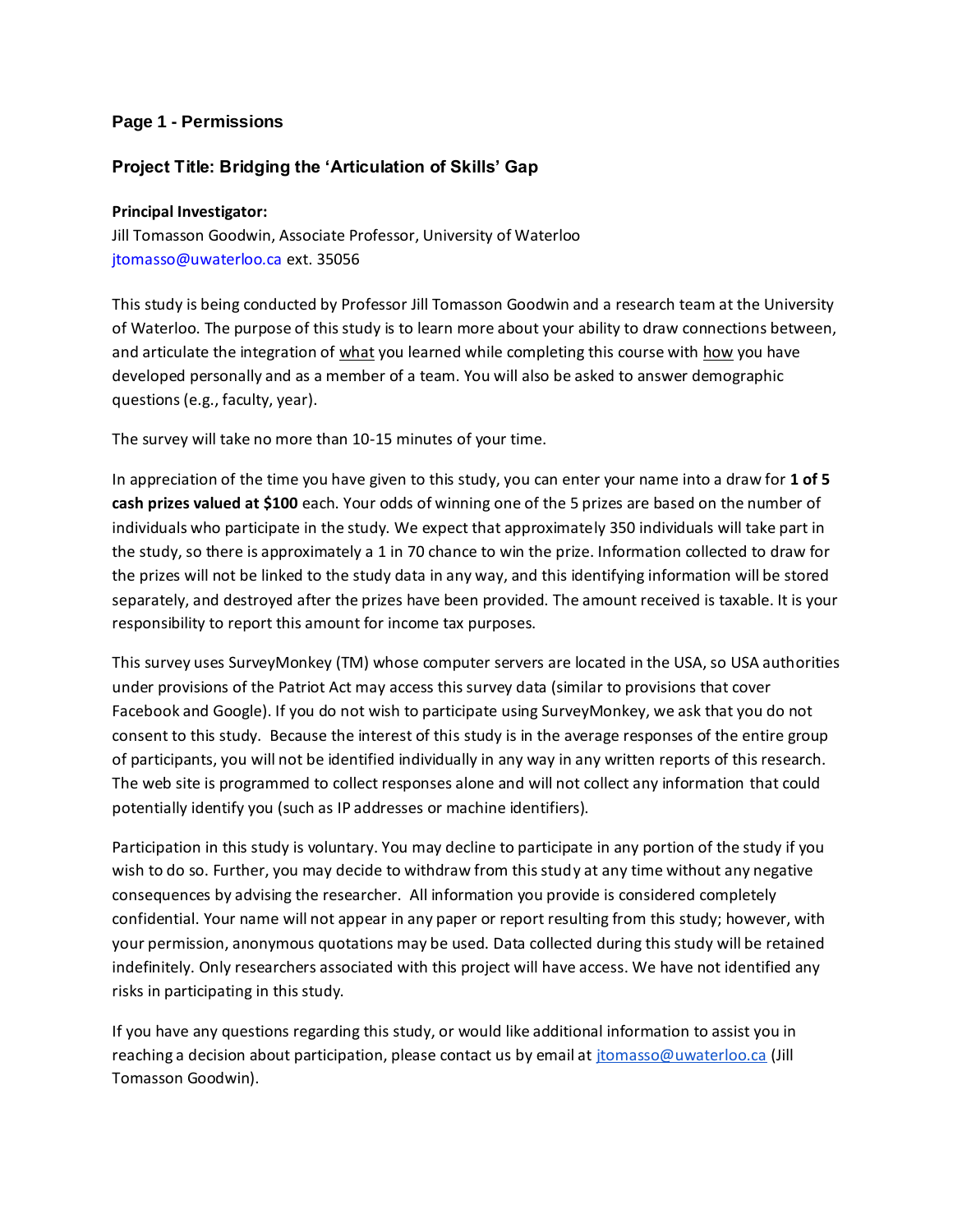We would like to assure you that this study has been reviewed and received ethics clearance through a University of Waterloo Research Ethics committee. However, the final decision about participation is yours. If you have any comments or concerns resulting from your participation in this study, please contact Dr. Maureen Nummelin of this office at 519-888-4567 Ext. 36005 or [maureen.nummelin@uwaterloo.ca.](mailto:maureen.nummelin@uwaterloo.ca)

Thank you in advance for your assistance in this project.

Sincerely,

Jill Tomasson Goodwin [jtomasso@uwaterloo.ca](mailto:jtomasson@uwaterloo.ca)

### **CONSENT TO PARTICIPATE**

With full knowledge of all foregoing, I agree, of my own free will, to participate in this study.

*[insert radio button]* Yes, I consent to participate in this study. *[insert radio button]* Yes, I agree to allow quotations that I have written in this survey to be used in the study anonymously.

*[insert radio button]* No, I do not consent to participate in this study.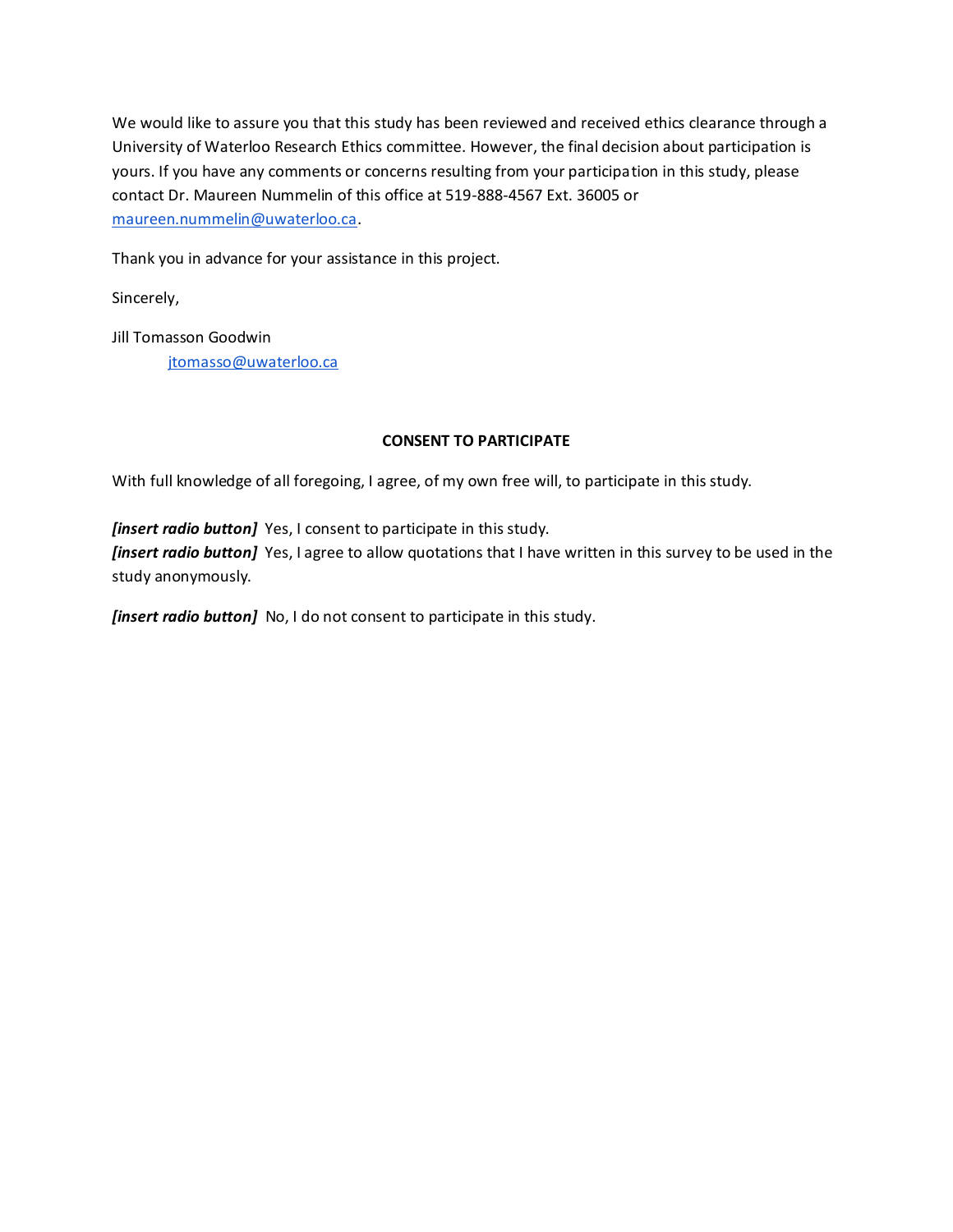# **Page 2 - Custom identifier**

Q: Have you taken any of these courses in Winter 2016?

- DAC 309
- ENGL 303
- SpCom 300
- SpCom 420
- Drama 307
- Drama 407

[radio button] Yes [radio button] No

> If Y, send to Thank You page If N, continue with survey

### **Page 3 - Demographics**

Q: Please indicate your year of study

- $\bullet$  1A
- 1B
- $2A$
- $2B$
- 3A
- $3B$
- $4A$
- 4B

Q: How many co-op terms have you completed?

A: drop down menu, choices 0-8 OR skip choice, if not in co-op

Q: What faculty are you in? (check all that apply)

- AHS
- Arts
- Engineering
- Environment
- Math
- Science

Q: Please indicate your gender

- Female
- Transgender
- Male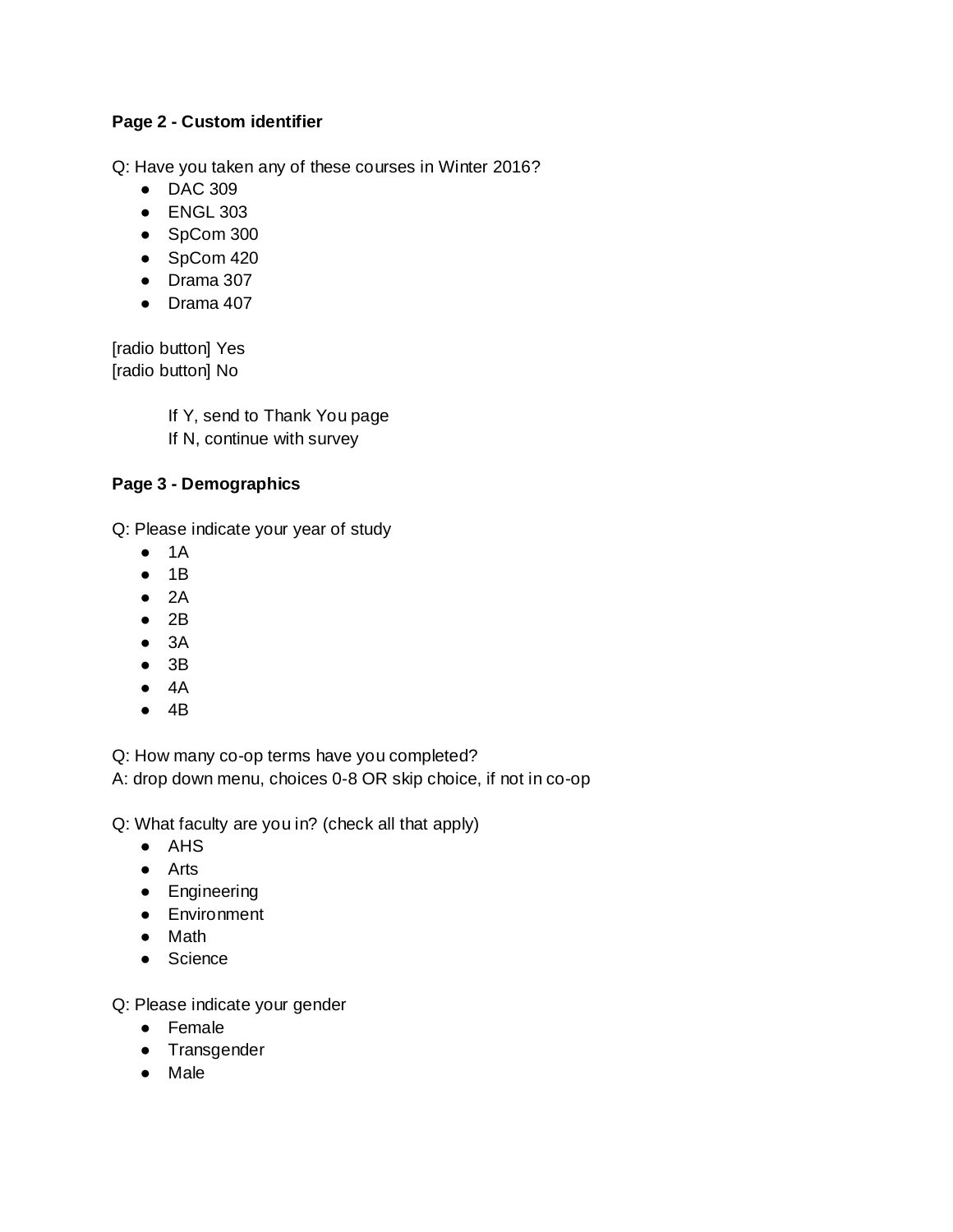### **Page 4 - Self-assessment of core competencies**

Employers value professional skills, such as the ability to:

- communicate well in writing and speaking
- exercise personal initiative
- exercise personal responsibility and accountability (work ethic)
- deal well with others (interpersonal communication)
- facilitate teamwork and manage team relationships
- make informed decisions
- solve problems
- think critically

Q: Have you had an opportunity to talk about any of these professional skills? [radio button] Yes [radio button] No

Q: Have you had an opportunity to write about any of these professional skills? [radio button] Yes [radio button] No

Q: Please indicate how you would rate your skill level for the following professional skills:

**Beginning:** You've started to find opportunities to develop skills related to this competency.

**Developing:** You're practicing your competencies in the workplace, classroom and in daily life, and often think about how to develop this skill.

**Accomplished:** You've reached your competency goals and are always thinking about opportunities to use this skill.

**Exemplary:** You're a master-you completely understand your competencies and are constantly using them in all areas of your life.

**Not applicable:** You haven't had an opportunity to work on this skill.

| Competency               | <b>Beginning</b> | <b>Developing</b> | <b>Accomplished</b> | <b>Exemplary</b> | <b>Not</b><br>applicable |
|--------------------------|------------------|-------------------|---------------------|------------------|--------------------------|
| Oral<br>communication    |                  |                   |                     |                  |                          |
| Written<br>communication |                  |                   |                     |                  |                          |
| Personal                 |                  |                   |                     |                  |                          |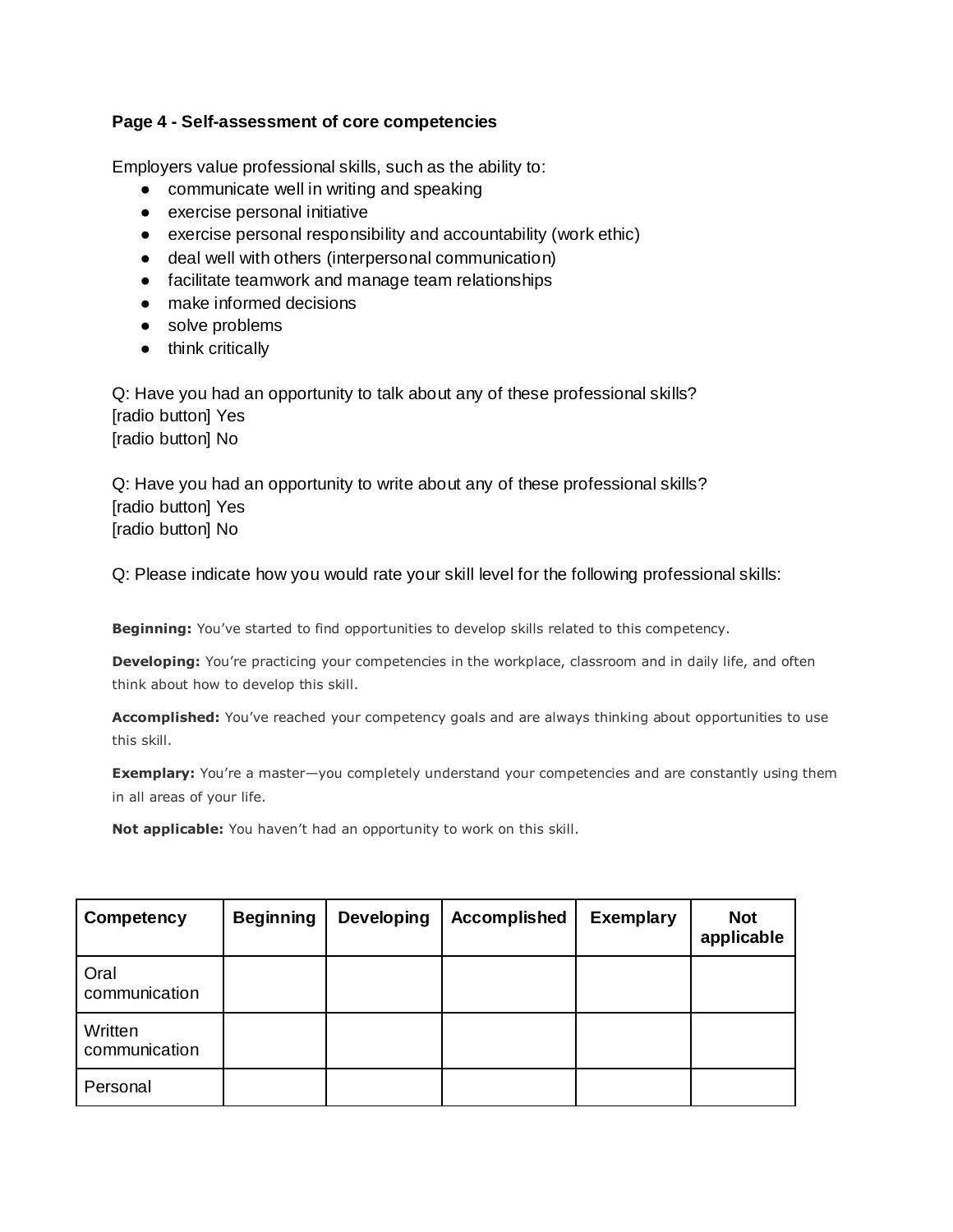| initiative                     |  |  |  |
|--------------------------------|--|--|--|
| Work ethic                     |  |  |  |
| Interpersonal<br>communication |  |  |  |
| Leadership                     |  |  |  |
| Teamwork                       |  |  |  |
| Decision-making                |  |  |  |
| Problem solving                |  |  |  |
| Critical thinking              |  |  |  |

*[NOTE: the following 10 questions will be randomized. Students will only receive 2 of the 10. I think we then use skip logic - randomly generate, when 2 are answered, send to thank you page.]*

## **Page 5 - BBI Q1: Oral Communication**

*In the last 6 months, describe a situation where you successfully communicated, verbally, your opinion to others.*

Q1: Describe the situation that you were in.

Q2: Describe the action(s) you took to successfully communicate your opinion.

Q3: Describe the outcome of your action(s), e.g. How did the situation end? What did you accomplish? What did you learn?

#### **Page 6 - BBI Q2: Teamwork**

*In the last 6 months, describe a teamwork situation in which you actively contributed to help your team complete a project.*

Q1: Describe the situation that you were in.

Q2: Describe the action(s) you took to actively contribute in helping your team complete the project.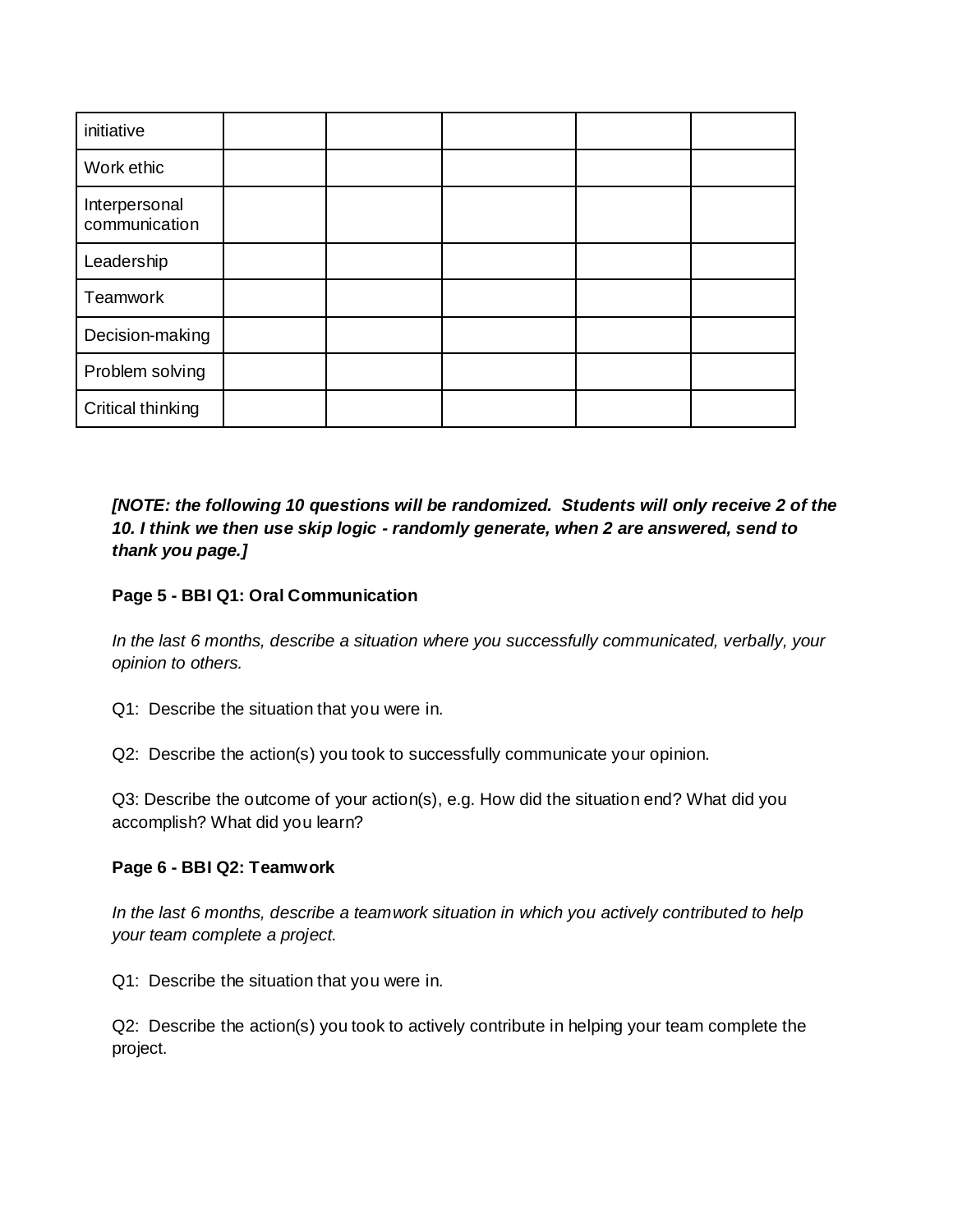Q3: Describe the outcome of your action(s), e.g. How did the situation end? What did you accomplish? What did you learn?

# **BBI Q3: Personal initiative**

*In the last 6 months, describe a time when you showed personal initiative by starting a task or project independently.*

Q1: Describe the situation that you were in.

Q2: Describe the action(s) you took that showed personal initiative in this situation.

Q3: Describe the outcome of your action(s), e.g. How did the situation end? What did you accomplish? What did you learn?

# **BBI Q4: Work Ethic**

*In the last 6 months, describe a situation in which you met an assigned deadline.*

Q1: Describe the situation that you were in.

Q2: Describe the action(s) you took to meet your deadline.

Q3: Describe the outcome of your action(s), e.g. How did the situation end? What did you accomplish? What did you learn?

# **BBI Q5: Decision making**

*In the last 6 months, describe, step by step, how you made an important decision.*  Q1: Describe the situation that you were in.

Q2: Describe the action(s) you took to successfully make your decision.

Q3: Describe the outcome of your action(s), e.g. How did the situation end? What did you accomplish? What did you learn?

# **BBI Q6: Critical thinking**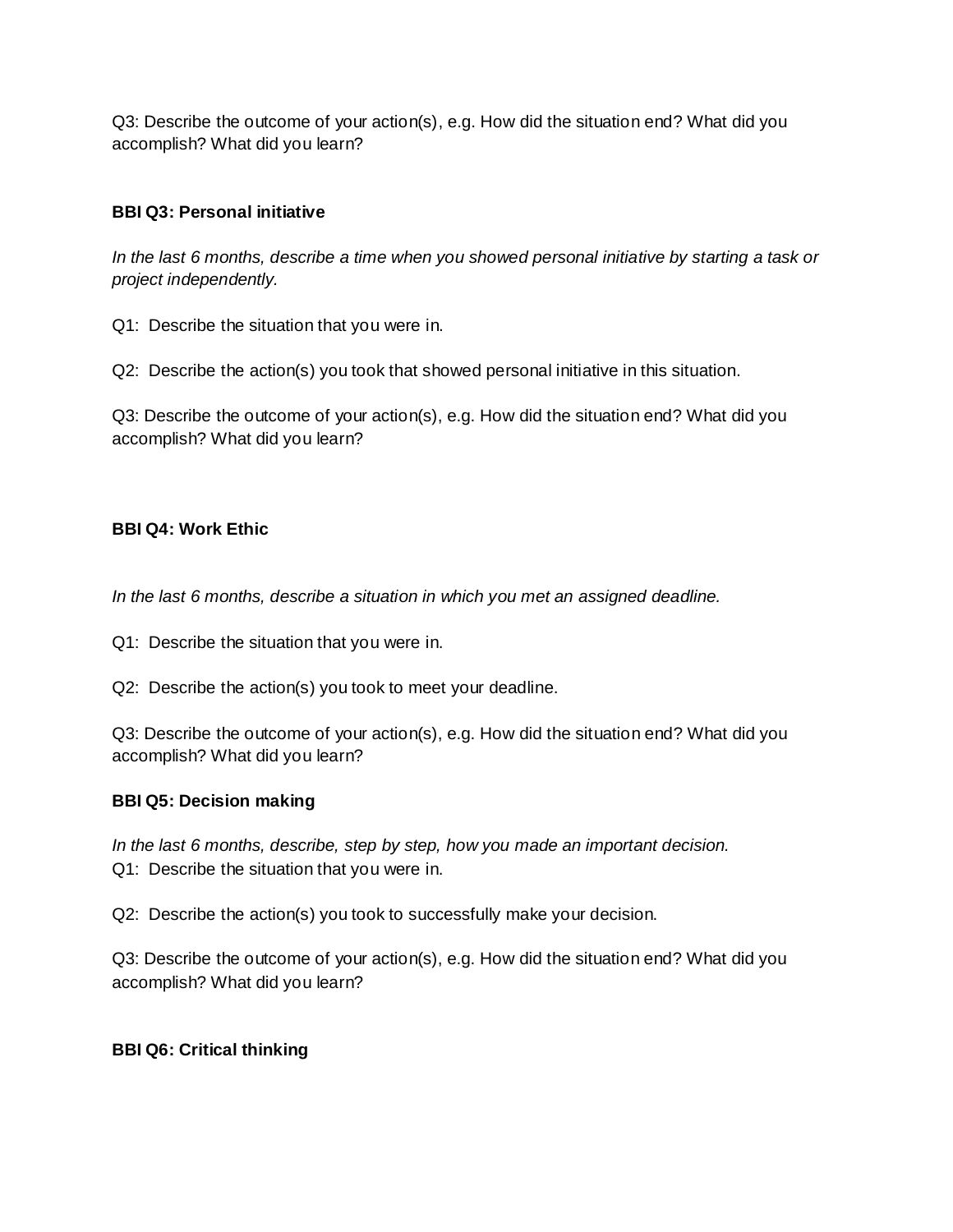*In the last 6 months, describe how you used critical thinking to successfully meet a challenge that you faced.* 

Q1: Describe the situation that you were in.

Q2: Describe the critical thinking steps you took to successfully meet this challenge.

Q3: Describe the outcome of your action(s), e.g. How did the situation end? What did you accomplish? What did you learn?

### **BBI Q 7: Problem solving**

*In the last 6 months, describe the steps you took to solve a pressing problem that you faced.*

Q1: Describe the situation that you were in.

Q2: Describe the action(s) you took to successfully communicate your opinion.

Q3: Describe the outcome of your action(s), e.g. How did the situation end? What did you accomplish? What did you learn?

#### **BBI Q8: Written communication**

*In the last 6 months, describe how something that you wrote successfully communicated your opinion.*

Q1: Describe the situation that you were in.

Q2: Describe the action(s) you took to successfully communicate your opinion.

Q3: Describe the outcome of your action(s), e.g. How did the situation end? What did you accomplish? What did you learn?

## **BBI Q9: Interpersonal communication**

*In the last 6 months, describe a situation in which you responded well to another person's constructive criticism about something you said or did.*

Q1: Describe the situation that you were in.

Q2: Describe the action(s) you took to successfully communicate your opinion.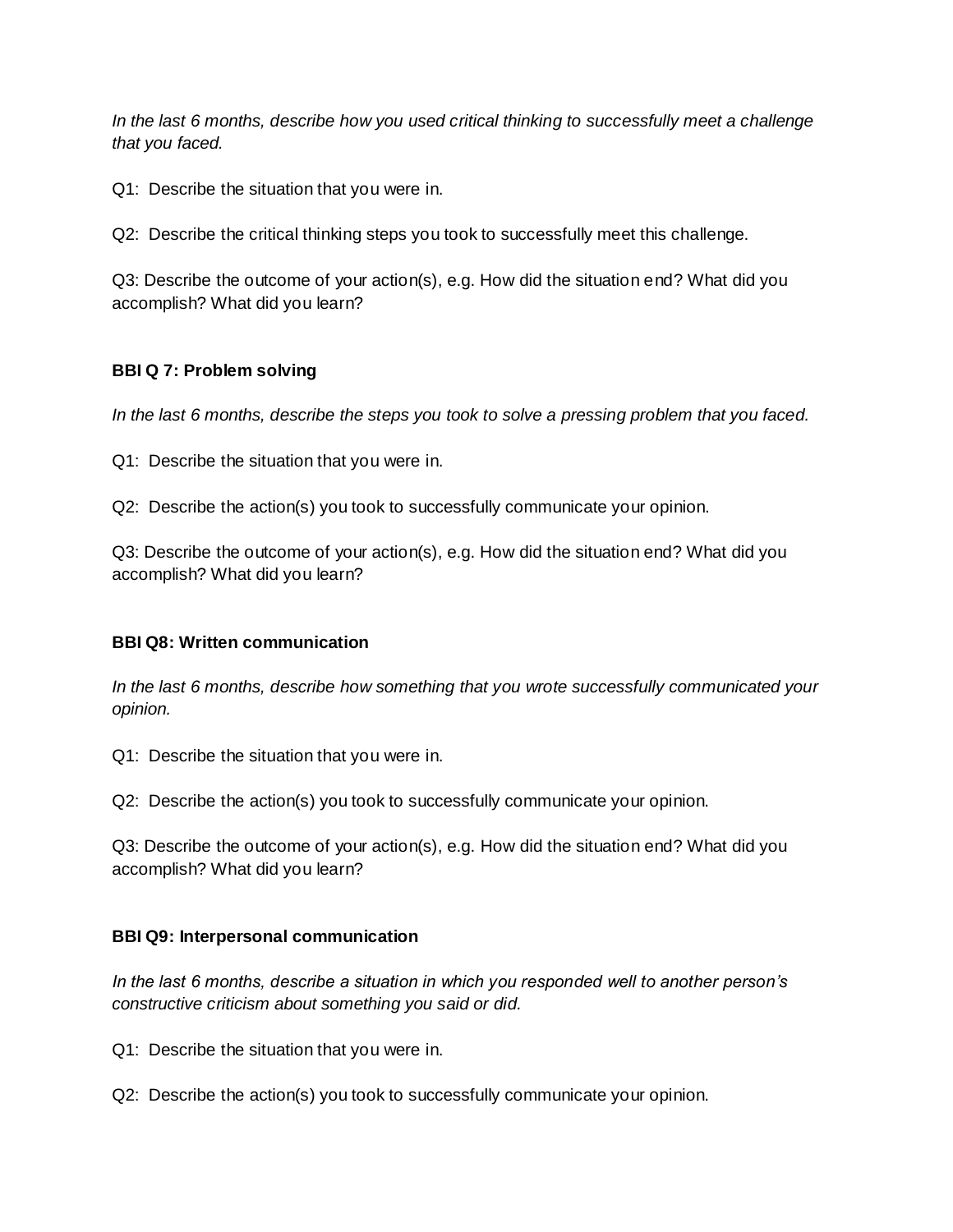Q3: Describe the outcome of your action(s), e.g. How did the situation end? What did you accomplish? What did you learn?

### **BBI Q10: Leadership**

*In the last 6 months, describe a teamwork situation in which you diffused relational conflict amongst fellow team members.*

Q1: Describe the situation that you were in.

Q2: Describe the action(s) you took to successfully diffuse the relational conflict.

Q3: Describe the outcome of your action(s), e.g. How did the situation end? What did you accomplish? What did you learn?

#### **Last Page - Thank You**

Thank you for taking this survey! The results will be used to help improve student learning at the University of Waterloo and elsewhere.

With your agreement, we would also like to contact you at a future point to invite you to speak with us about your experiences in this course.

Agreeing to be contacted does not obligate you to take part in any study. Your name and contact details will be available only to members of the research team. This information will be securely stored at the Centre for Teaching Excellence on a password protected computer for a period of 2 years, at which point the information will be deleted. You may change your mind at any time and request that your name and contact details be deleted from our records. Please note that before any of our studies are conducted, they are reviewed and they receive ethics clearance through Waterloo's Office of Research Ethics.

[radio button] Yes, I agree to be contacted to speak further about my experiences in this course. I am aware that my agreement now does not obligate me to take part in any studies, and that at any time I may request that my name and contact information be deleted by contacting the researchers.

[radio button] No

With your agreement, we may quote your anonymized answers in our research results.

[radio button] Yes [radio button] No